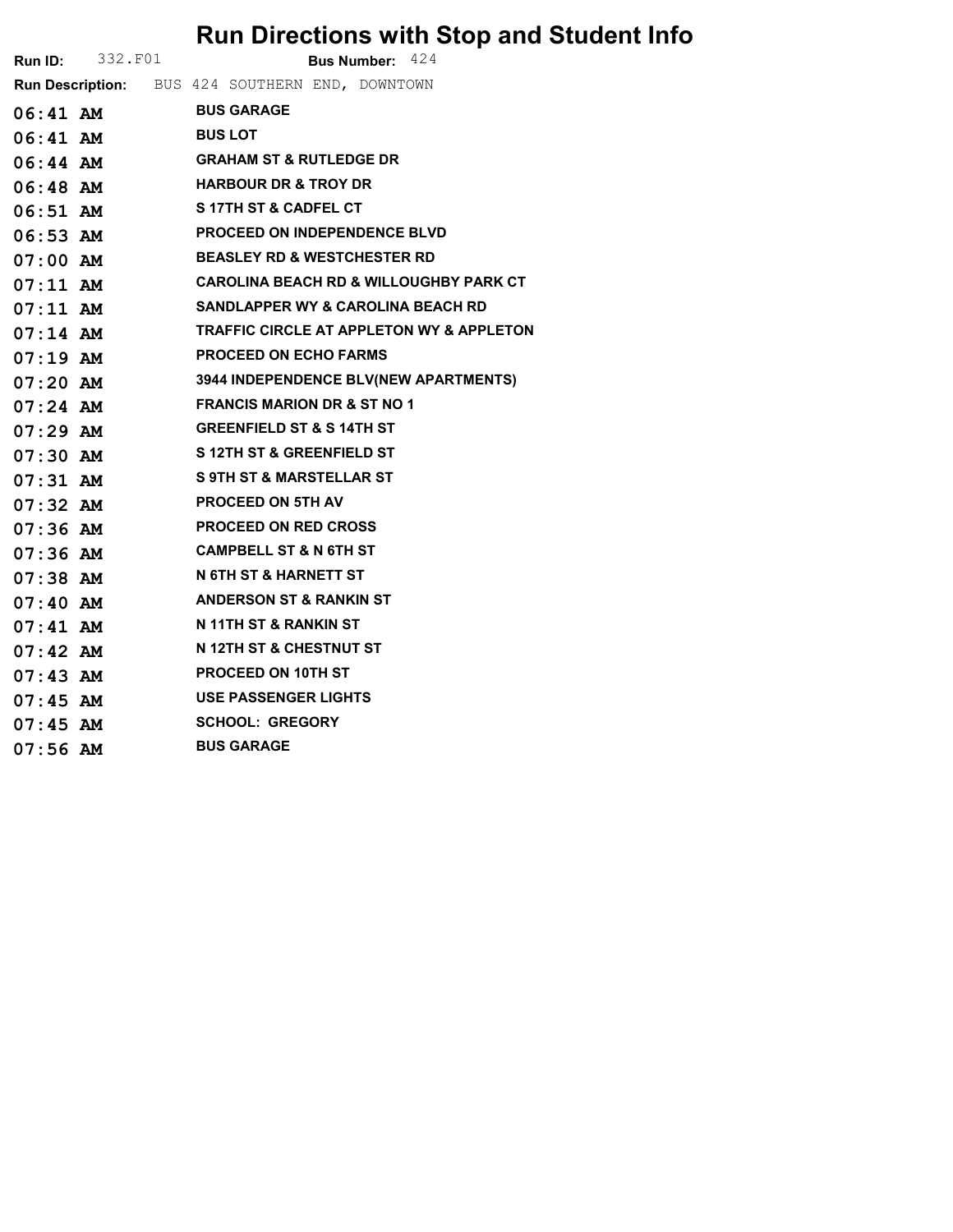| Run ID:    | 332.F02    | Bus Number: 348                                             |  |  |  |  |  |
|------------|------------|-------------------------------------------------------------|--|--|--|--|--|
|            |            | Run Description: BUS 348 NORTHERN, PRINCESS PLACE, WILSHIRE |  |  |  |  |  |
|            | $06:35$ AM | <b>NOERTHERN BUS LOT</b>                                    |  |  |  |  |  |
| $06:49$ AM |            | <b>APPLE RD &amp; STONEY RD</b>                             |  |  |  |  |  |
|            | $06:56$ AM | <b>ACORN BRANCH RD &amp; OLD WRIGHTSBORO RD</b>             |  |  |  |  |  |
| $07:03$ AM |            | <b>GORDON RD &amp; SOUTHGATE DR</b>                         |  |  |  |  |  |
| $07:06$ AM |            | KINGS DR & TRAFALGAR RD                                     |  |  |  |  |  |
| $07:09$ AM |            | KINGS GRANT RD & KINGS DR                                   |  |  |  |  |  |
| $07:15$ AM |            | N KERR AV & FAIRLAWN DR                                     |  |  |  |  |  |
| $07:17$ AM |            | <b>PRINCESS PLACE DR &amp; SUNN AIRE CT</b>                 |  |  |  |  |  |
| $07:20$ AM |            | N 30TH ST & SPAULDING DR                                    |  |  |  |  |  |
| $07:22$ AM |            | <b>CLAYTON PL &amp; EMORY ST</b>                            |  |  |  |  |  |
| $07:23$ AM |            | <b>PAULINE LA &amp; N 30TH ST</b>                           |  |  |  |  |  |
| $07:25$ AM |            | <b>119 COVIL AV</b>                                         |  |  |  |  |  |
| $07:27$ AM |            | <b>DARLINGTON AV &amp; BROAD ST</b>                         |  |  |  |  |  |
| $07:32$ AM |            | <b>404 RACINE DR</b>                                        |  |  |  |  |  |
| $07:38$ AM |            | <b>WILSHIRE BLV &amp; MONTCLAIR DR</b>                      |  |  |  |  |  |
| $07:39$ AM |            | 3400 WILSHIRE BLV(HANOVER LANDING)                          |  |  |  |  |  |
| $07:42$ AM |            | <b>CASTLE ST &amp; S 18TH ST</b>                            |  |  |  |  |  |
| $07:45$ AM |            | <b>USE PASSENGER LIGHTS</b>                                 |  |  |  |  |  |
| $07:45$ AM |            | <b>SCHOOL: GREGORY</b>                                      |  |  |  |  |  |
| $08:02$ AM |            | <b>NORTHERN BUS LOT</b>                                     |  |  |  |  |  |
|            |            |                                                             |  |  |  |  |  |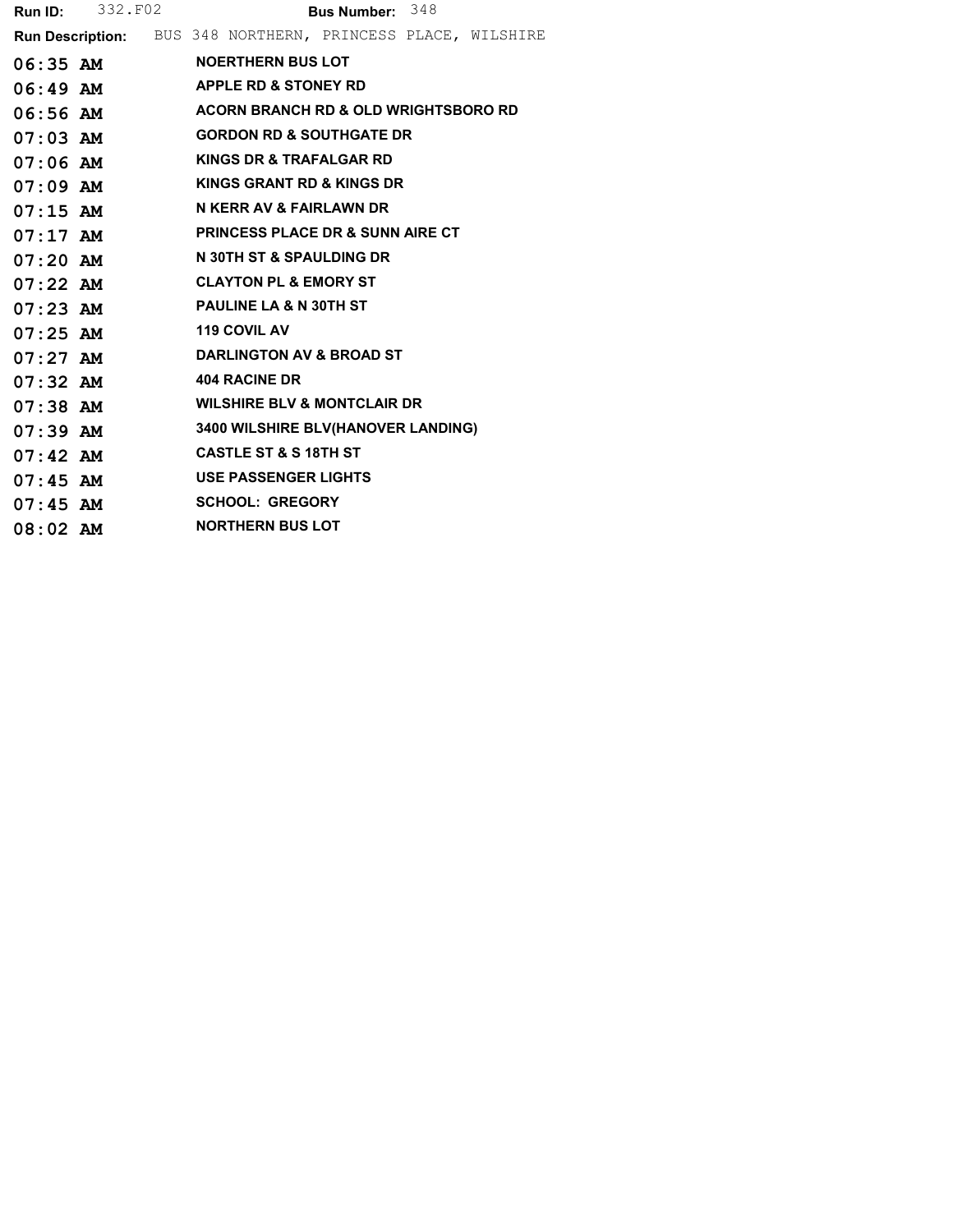| Run ID:    | 332.F11    | <b>Bus Number: 424</b>                            |
|------------|------------|---------------------------------------------------|
|            |            | Run Description: BUS 424 SOUTHERN END, DOWNTOWN   |
|            | $03:04$ PM | Deadhead - BUS GARAGE                             |
|            | $03:04$ PM | <b>BUS GARAGE</b>                                 |
| $03:15$ PM |            | <b>USE PASSENGER LIGHTS</b>                       |
| $03:15$ PM |            | <b>SCHOOL: GREGORY</b>                            |
| $03:18$ PM |            | <b>N 12TH ST &amp; CHESTNUT ST</b>                |
| $03:20$ PM |            | N 11TH ST & RANKIN ST                             |
| $03:20$ PM |            | <b>ANDERSON ST &amp; RANKIN ST</b>                |
| $03:22$ PM |            | N 6TH ST & HARNETT ST                             |
| $03:24$ PM |            | <b>CAMPBELL ST &amp; N 6TH ST</b>                 |
| $03:29$ PM |            | <b>S 9TH ST &amp; MARSTELLAR ST</b>               |
| $03:31$ PM |            | <b>S12TH ST &amp; GREENFIELD ST</b>               |
| $03:31$ PM |            | <b>GREENFIELD ST &amp; S 14TH ST</b>              |
| $03:41$ PM |            | <b>BEASLEY RD &amp; WESTCHESTER RD</b>            |
| $03:52$ PM |            | <b>CAROLINA BEACH RD &amp; WILLOUGHBY PARK CT</b> |
| $03:53$ PM |            | SANDLAPPER WY & CAROLINA BEACH RD                 |
| $03:56$ PM |            | TRAFFIC CIRCLE AT APPLETON WY & APPLETON          |
| $04:00$ PM |            | <b>PROCEED ON ECHO FARMS</b>                      |
| $04:01$ PM |            | 3944 INDEPENDENCE BLV(NEW APARTMENTS)             |
| $04:05$ PM |            | <b>FRANCIS MARION DR &amp; ST NO 1</b>            |
| $04:07$ PM |            | <b>S17TH ST &amp; CADFEL CT</b>                   |
| $04:08$ PM |            | <b>PROCEED ON INDEPENDENCE BLVD</b>               |
| $04:14$ PM |            | <b>HARBOUR DR &amp; TROY DR</b>                   |
| $04:17$ PM |            | <b>GRAHAM ST &amp; RUTLEDGE DR</b>                |
| $04:19$ PM |            | <b>BUS LOT</b>                                    |
| $04:19$ PM |            | <b>BUS GARAGE</b>                                 |
|            |            |                                                   |